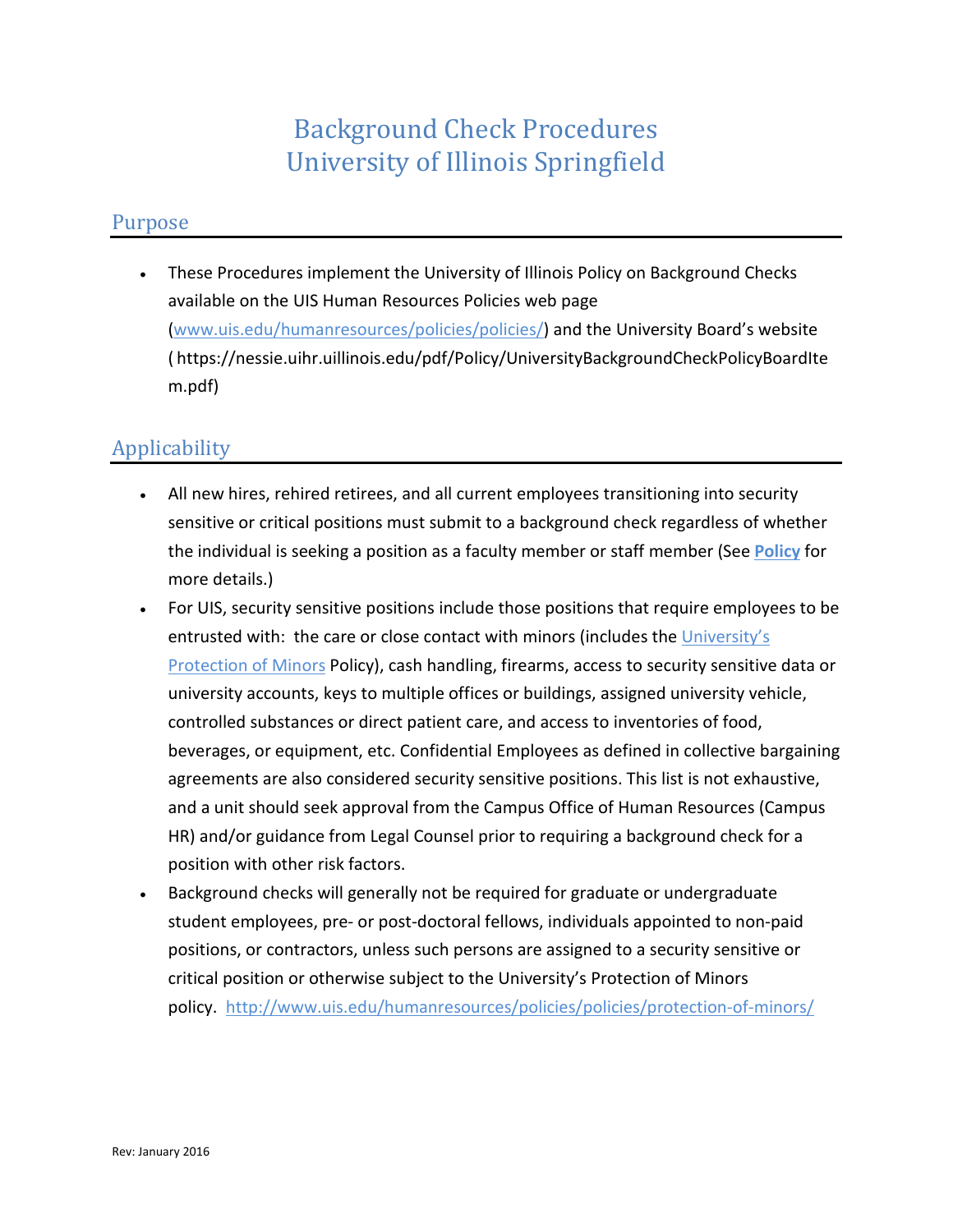## Pre-Conditional Offer Stage

- All advertised position vacancy notices shall include the following statement: "The University of Illinois conducts background checks on all job candidates upon acceptance of a contingent offer of employment. Background checks will be performed in compliance with the Fair Credit Reporting Act."
- Costs of conducting background checks shall be borne by the employing unit except as set forth below. A hiring unit should include the costs associated with background checks when budgeting for the position.

#### Conditional Offer Stage

- Once a unit identifies a preferred candidate as a new hire or an employee transitioning into a security sensitive or critical position, it may extend a conditional offer of employment. The offer (whether written or verbal) shall be contingent upon, among other things, satisfactory background check results.
- If the candidate accepts the conditional offer, Campus HR will provide a "Disclosure of Intent to Obtain Consumer Report and/or Investigative Consumer Report for Employment Purposes form" to the candidate either electronically via e-Link, by email, or by providing a hard copy in the Office of Human Resources.
- The candidate must provide authorization to conduct the background check as a condition of employment by completing the "Authorization and Consent to Obtain Consumer Report and/or Investigative Consumer Report for Employment Purposes" form, either electronically via e-Link, or hard copy form in the Office of Human Resources.
- Candidates must cooperate with University personnel and the University's background check vendor during this process and shall self-disclose any criminal convictions upon request to the vendor.
- Candidate must be informed of the right to obtain a copy of the results of a background check.
- Campus HR will submit the order to the University's background check vendor. The standard criminal history check includes the following:
	- <sup>o</sup> National, state, and county criminal records
	- <sup>o</sup> National and State Sex Offender Registries (SOR)
	- <sup>o</sup> Social Security Number verification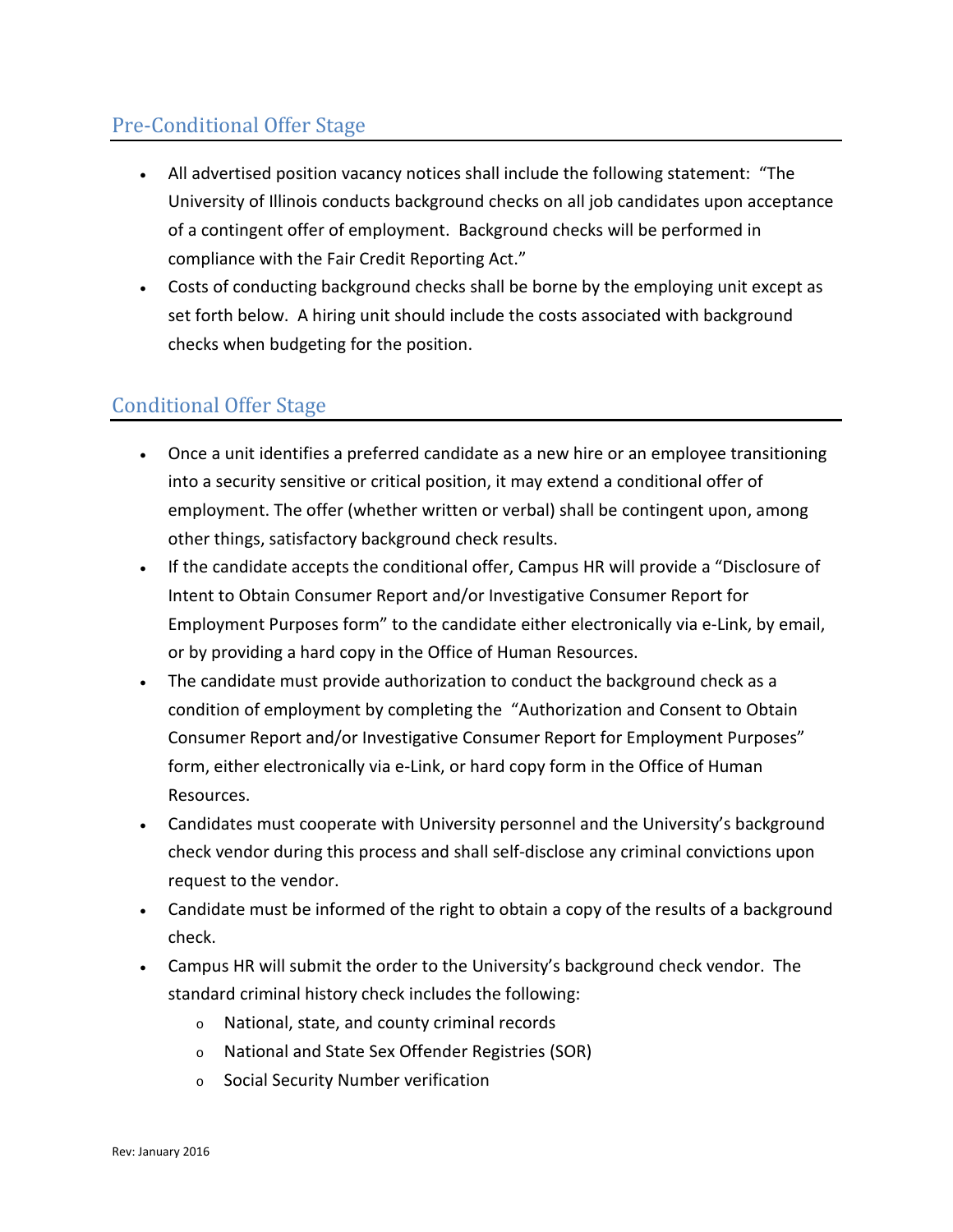- Campus HR may, with proper authorization by the candidate, also request additional checks based on the specific circumstances:
	- <sup>o</sup> Education Verification
	- <sup>o</sup> Employment Verification
	- <sup>o</sup> Credit Check
	- <sup>o</sup> Motor Vehicle Records
	- <sup>o</sup> International Checks

### Background Check Results

- Campus HR will receive the background check results and notify the hiring unit that results have been received.
- If Campus HR determines the results are acceptable, Campus HR will notify the hiring unit that the person is "clear" and the hiring process may continue.
- If campus HR determines that further consideration is necessary, Campus HR will notify the hiring unit that further consideration is necessary but will not disclose the details of the background check results.
- When it is determined that further consideration is necessary, the affected candidate will receive a letter of pre-adverse action. The University will not make a final decision regarding a candidate's potential employment for at least five (5) business days after the candidate receives the pre-adverse action letter.
- The pre-adverse action letter will include: 1) a copy of the background check report; and 2) a copy of the "Summary of Rights under the Fair Credit Reporting Act" document. The candidate will be advised that they can submit a letter of explanation within five (5) business days of receiving the background report. The candidate will be encouraged to provide information regarding: 1) whether the negative information is accurate; 2) the facts and circumstances surrounding the negative information; 3) whether the candidate has worked in jobs similar to the job sought after the incident; 4) the candidate's rehabilitative efforts; 5) the candidate's view regarding why he/she would be a good fit for the position despite the negative information; 6) whether the candidate is bonded; and 7) other information the candidate believes will be helpful to the University in making an assessment of the candidate's suitability for employment.
- A candidate wishing to challenge the accuracy of the background report may request a fingerprint-based verification and/or contact the reporting entity. The candidate will be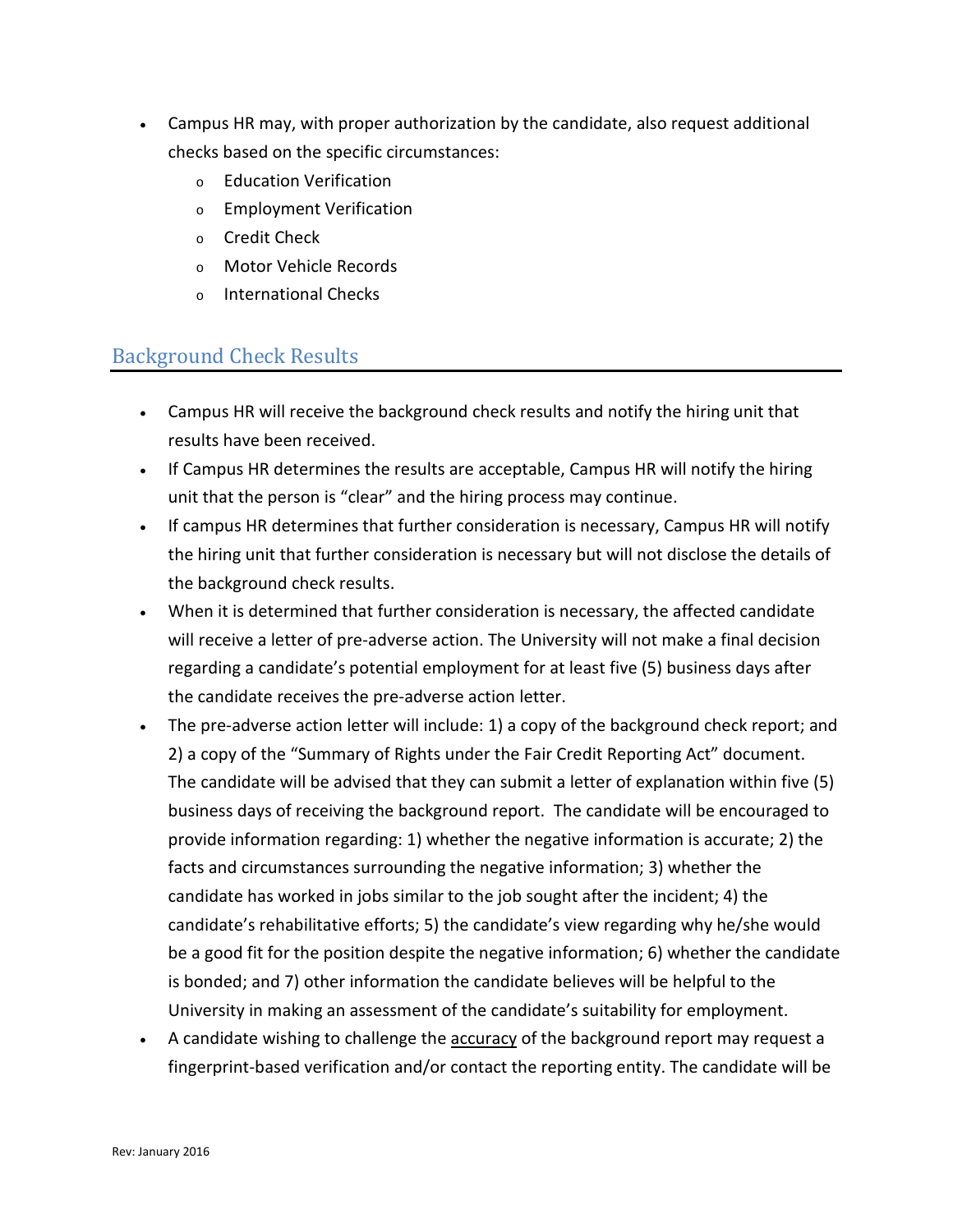so advised in the pre-adverse action letter. Any expenses associated with challenging the accuracy of the report shall be borne solely by the affected candidate.

- The Senior Director of Human Resources or his/her designee will consider the background check results and any explanatory information provided by the candidate to conduct an individualized assessment. The assessment will take into consideration factors that include the nature and gravity of the offense(s) or conduct, the time that has passed since the offense(s) or conduct and/or completion of any sentence, and the nature of the job sought. Consistent with Illinois law, the fact of an arrest will not result in disqualification of a candidate. However, consideration will be given to the candidate's conduct, apart from the fact of arrest, underlying an arrest or any pending prosecution.
- The Senior Director of Human Resources or his/her designee will make a recommendation to the Vice Chancellor responsible for the unit contemplating the hire (or the Chancellor, if appropriate) as to whether or not the candidate's background check results suggest the individual presents an acceptable or unacceptable level of risk for the University community. To preserve the confidentiality of the report, the report will not be shared with the hiring unit; however the general nature of the information may be discussed as part of the decision-making process.
- The Vice Chancellor (or Chancellor, if applicable), may accept the recommendation, reject the recommendation, or request additional inquiries be made, subject to applicable law.
- If the University concludes that the candidate presents an unacceptable risk, it may withdraw the conditional offer of employment by email to the affected candidate from the Senior Director of Human Resources or his/her designee. The rejected candidate will also receive the adverse action notice required under Section 615(a) of the Fair Credit Reporting Act (FCRA) formalizing the University's decision.

## Conditional Hires

• In extraordinary circumstances such as delays in requesting and/or receiving background check results due to circumstances beyond the candidate's control, and if both the Senior Director of Human Resources and the appropriate Vice Chancellor (or Chancellor, if applicable) approve, an individual may commence work on a conditional basis.